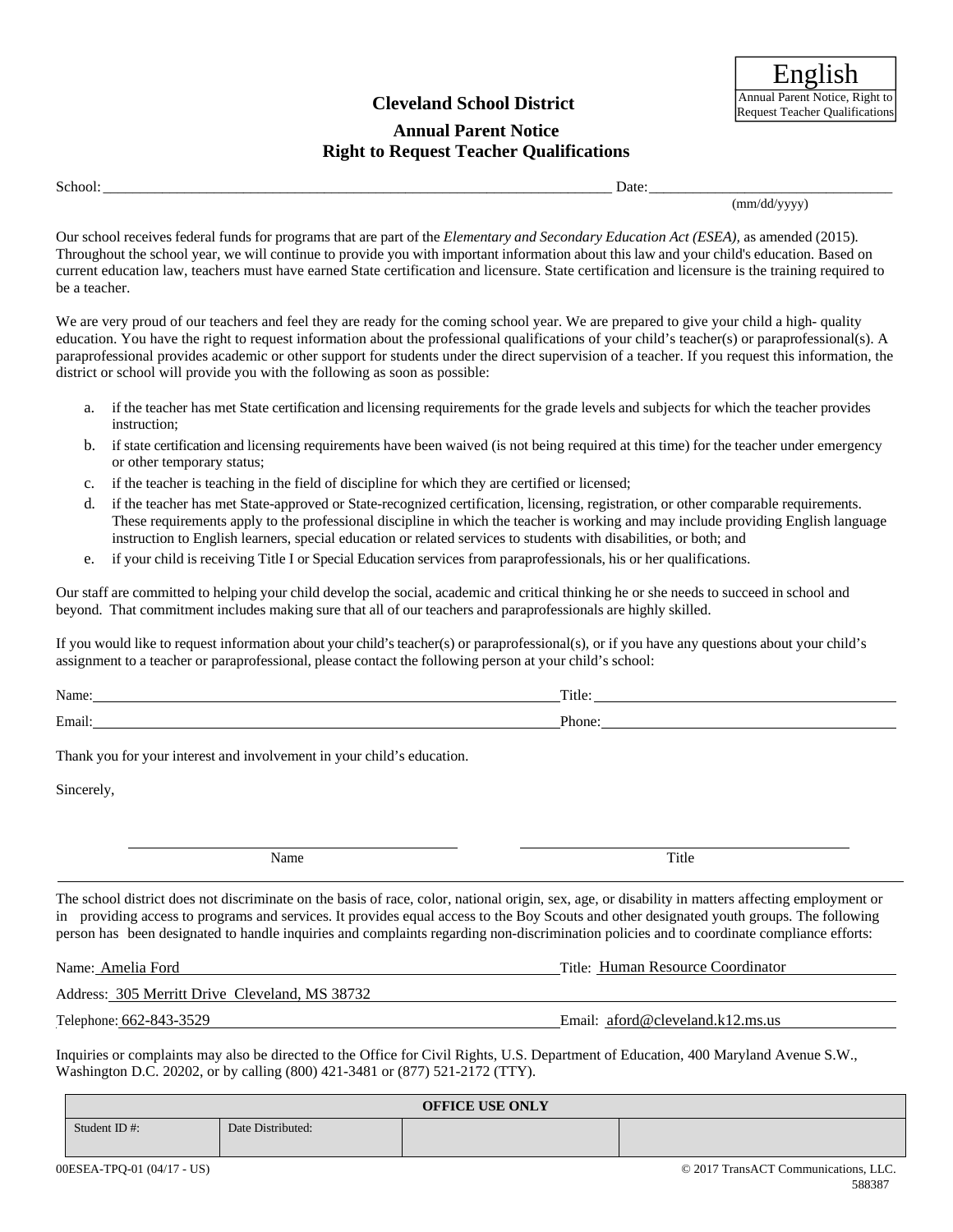# **Cleveland School District**

#### **Aviso anual a los padres Derecho a solicitar las acreditaciones de los maestros**

(mm/dd/yyyy)

Escuela: The contract of the contract of the contract of the contract of the contract of the contract of the contract of the contract of the contract of the contract of the contract of the contract of the contract of the c

Nuestra escuela recibe fondos federales para programas que son parte de la *Ley de Educación Primaria y Secundaria* (Elementary and Secondary Education Act (ESEA)), en su versión vigente (2015)*.* Durante el año escolar, continuaremos proporcionándole información importante sobre esta ley y la educación de su hijo(a). Según las leyes de educación actuales, los maestros deben contar con una certificación y licencia estatales. La certificación y la licencia estatales son el tipo de capacitación que se necesita para ser maestro.

Estamos muy orgullosos de nuestros maestros y consideramos que están listos para el próximo año escolar. Estamos preparados para brindarle a su hijo(a) una educación de gran calidad. Usted tiene derecho a solicitar información sobre la acreditación profesional de los maestros o paraprofesionales de su hijo(a). Un paraprofesional les proporciona apoyo académico o de otro tipo a los alumnos bajo la supervisión directa de un maestro. Si solicita esta información, el distrito o la escuela le proporcionará la siguiente información tan pronto como sea posible:

- a. si el maestro ha cumplido con los requisitos estatales de certificación y de licencia para los grados escolares y las asignaturas que instruye;
- b. si los requisitos estatales de certificación y de licencia del maestro se han eximido (no se solicitan en este momento) conforme a un estado de emergencia u otro estado temporal;
- c. si el maestro está enseñando en el campo de disciplina para el que tiene certificado o licencia;
- d. si el maestro ha obtenido un certificado, licencia, registro u otros requisitos comparables aprobados o reconocidos por el estado. Estos requisitos se aplican a la disciplina profesional en la que el maestro se desempeña y pueden incluir la formación en inglés de alumnos de inglés, educación especial o servicios relacionados a alumnos con discapacidades, o ambos, y
- e. si su hijo(a) recibe servicios del Artículo I o servicios de educación especial de paraprofesionales, sus acreditaciones.

Nuestro personal se dedica arduamente a ayudar a su hijo(a) a desarrollar el pensamiento social, académico y crítico que necesita para tener éxito en la escuela y en otros entornos. Este compromiso incluye asegurarse de que todos nuestros maestros y paraprofesionales estén altamente calificados.

Si desea solicitar información sobre los maestros o paraprofesionales de su hijo(a), o si tiene preguntas sobre la asignación de un maestro o paraprofesional de su hijo(a), comuníquese con la siguiente persona de su escuela:

| <b>A</b> T | $\sim$                   |
|------------|--------------------------|
| ╭          | $\overline{\phantom{0}}$ |

Gracias por su interés y participación en la educación de su hijo(a).

Atentamente,

Nombre Título

El distrito escolar no discrimina contra la raza, el color, el origen, el sexo, la edad o la discapacidad en asuntos que afectan al empleo o a la accesibilidad a programas y servicios. Brinda acceso equitativo a los Niños Exploradores (Boy Scouts) y otros grupos juveniles designados. Se ha asignado a la siguiente persona para manejar las preguntas y quejas referentes a las normas de no discriminación y para coordinar su cumplimiento:

| Nombre: Amelia Ford                              | Título: Human Resource Coordinator            |
|--------------------------------------------------|-----------------------------------------------|
| Dirección: 305 Merritt Drive Cleveland, MS 38732 |                                               |
| Teléfono: 662-843-3529                           | Correo electrónico: aford@cleveland.k12.ms.us |

Las preguntas o quejas también se pueden dirigir a la Oficina de Derechos Civiles del Departamento de Educación de EE. UU.: Office for Civil Rights, U.S. Department of Education, 400 Maryland Avenue S.W., Washington D.C. 20202, o al teléfono (800) 421-3481 o (877) 521-2172 (TTY).

| <b>OFFICE USE ONLY</b> |                            |                   |  |                                    |
|------------------------|----------------------------|-------------------|--|------------------------------------|
|                        | Student ID $#$ :           | Date Distributed: |  |                                    |
|                        | 01ESEA-TPO-01 (04/17 - US) |                   |  | © 2017 TransACT Communications LLC |